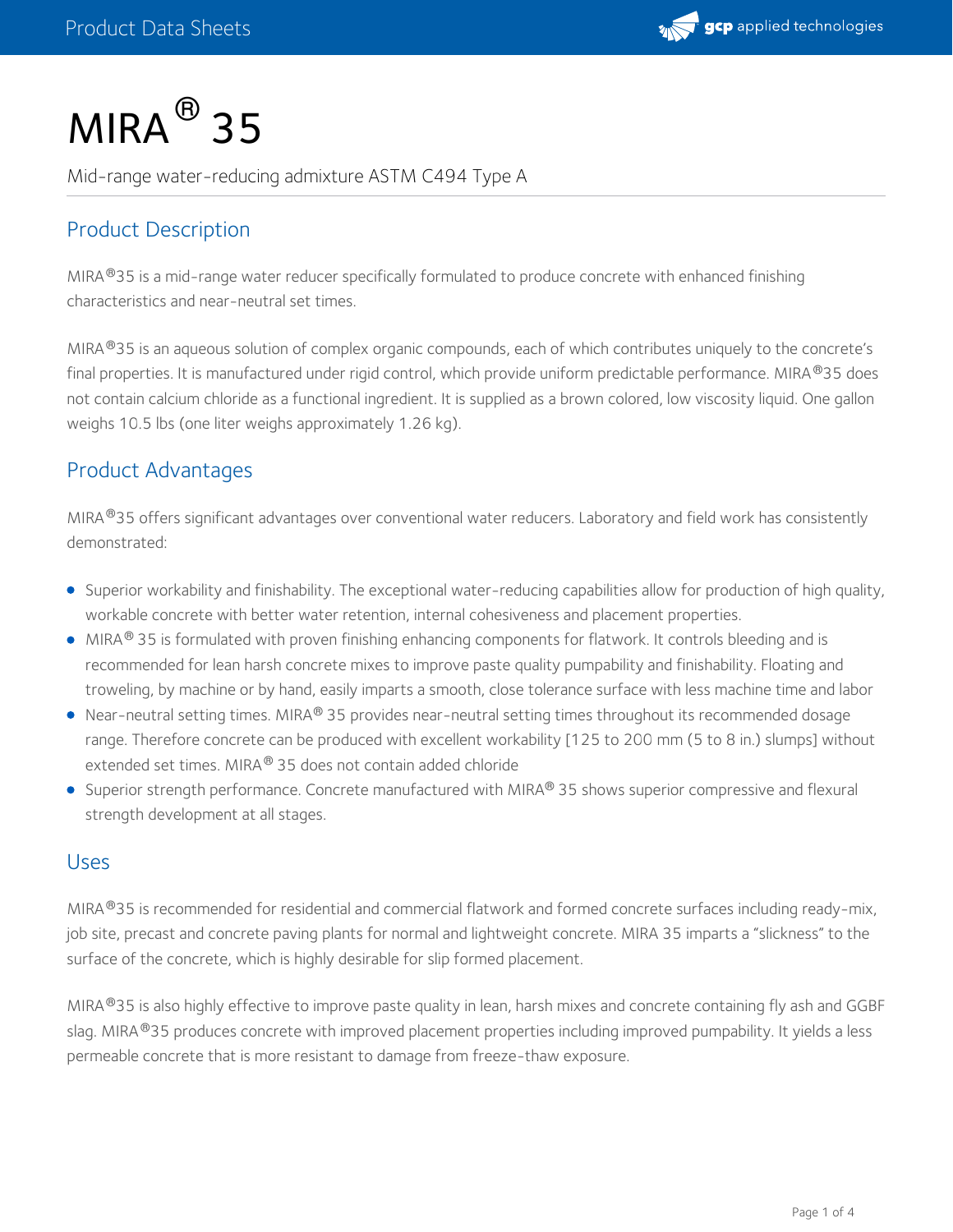

#### Addition Rates

The typical addition rate range of MIRA 35 is 3 to 12 fl oz/100 lbs (195 to 780 mL/100 kg) of cementitious material. Addition rates may vary depending on materials, job conditions and desired performance characteristics. Please consult your GCP Applied Technologies representative for information and assistance.

#### Compatibility with Other Admixtures and Batch Sequencing

MIRA 35 is compatible with most GCP admixtures as long as they are added separately to the concrete mix, usually through the water holding tank discharge line. In general, it is recommended that MIRA 35 be added to the concrete mix near the end of the batch sequence for optimum performance. Different sequencing may be used if local testing shows better performance. Please see GCP Technical Bulletin TB-0110, Admixture Dispenser Discharge Line Location and Sequencing for Concrete Batching Operations for further recommendations. MIRA 35 should not come in contact with any other admixture before or during the batching process, even if diluted in mix water.

Pretesting of the concrete mix should be performed before use, as conditions and materials change in order to assure compatibility, and to optimize dosage rates, addition times in the batch sequencing and concrete performance. For concrete that requires air entrainment, the use of an ASTM C260 air-entraining agent (such as DARAVAIR®or DAREX® product lines) is recommended to provide suitable air void parameters for freeze-thaw resistance. Due to a synergistic effect between MIRA 35 and air-entraining agents, the amount of air-entraining agent may be reduced by 10% to 50% when added to concrete that contains MIRA 35. Please consult your GCP Applied Technologies representative for guidance.

#### Packaging & Handling

MIRA 35 is available in bulk, delivered in metered tank trucks, or in totes and drums.

MIRA 35 will freeze at approximately 25°F (-5°C), but will return to full strength after thawing and thorough mechanical agitation.

#### Dispensing Equipment

A complete line of accurate, automatic dispensing equipment is available. MIRA 35 may be added to the concrete mix on the sand or in the batch water.

#### **Specifications**

Concrete shall be designed in accordance with Standard Recommended Practice for Selecting Proportions for Concrete, ACI 211.

This water-reducing admixture shall be a mid-range water reducing admixture such as MIRA 35 as manufactured by GCP Applied Technologies. The admixtures shall not contain calcium chloride. It shall meet the requirements of Specification for Chemical Admixtures for Concrete, ASTM C494 as a Type A admixture. Certification of compliance shall be made available upon request. The admixture shall be delivered as a ready to use liquid product and shall not require mixing at the batching plant or at the job site.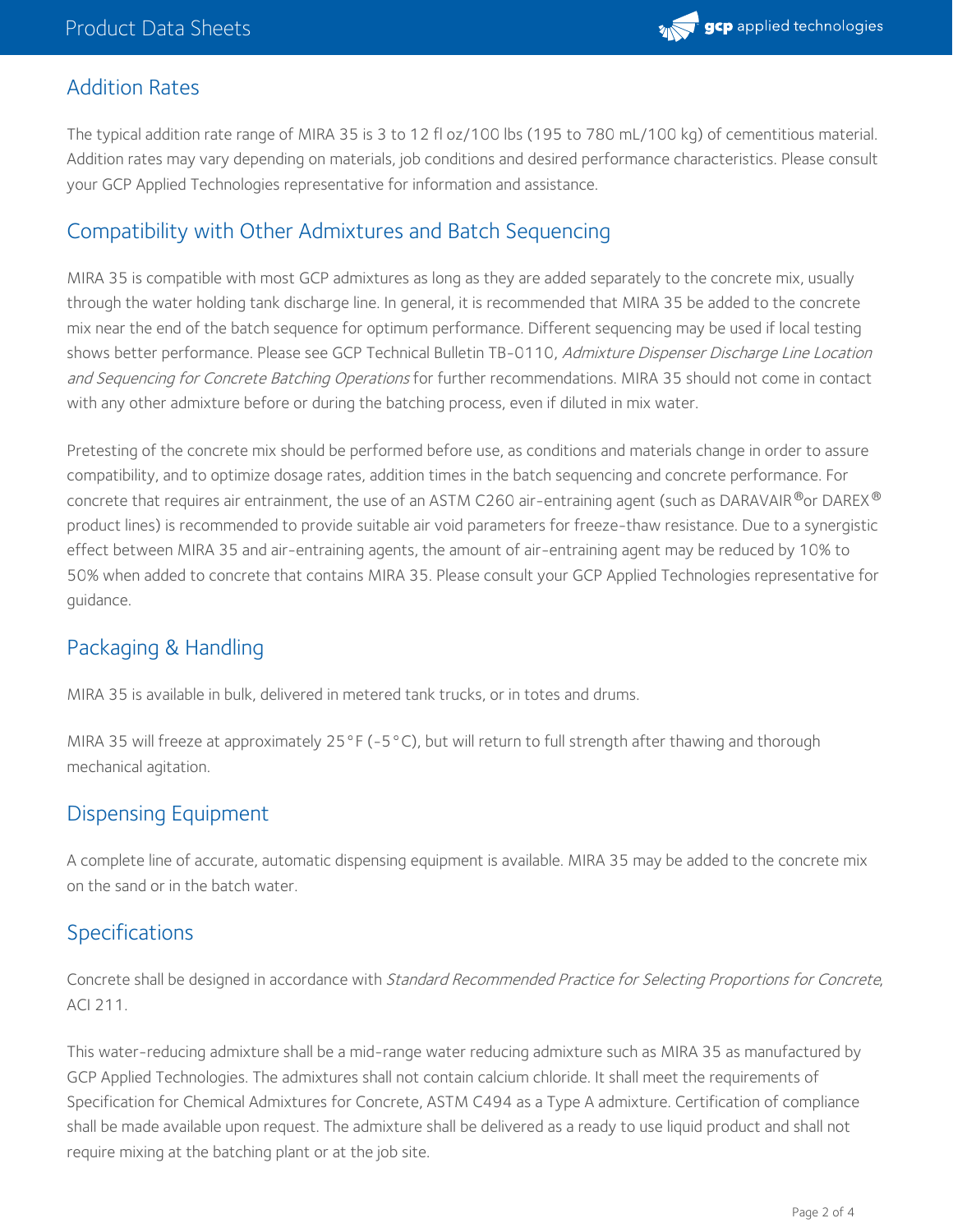# ASTM C494 Type A Water Reducer Test Data

|                                 | <b>CONTROL - US UNITS</b> | MIRA® 35 - US UNITS |
|---------------------------------|---------------------------|---------------------|
| Cement (pcy)                    | 517                       | 517                 |
| Coarse aggregate (pcy)          | 1878                      | 1840                |
| Fine aggregate (pcy)            | 1415                      | 1278                |
| Water (pcy)                     | 252                       | 239                 |
| w/cm                            | 0.487                     | 0.462               |
| Slump (inches)                  | 3.5                       | 3.5                 |
| Plastic air (%)                 | 5.8                       | 5.6                 |
| Compressive strength            |                           |                     |
| 1 day (psi)                     | 2860                      | 3180                |
| 7 day (psi)                     | 4280                      | 4840                |
| 28 day (psi)                    | 5300                      | 5860                |
| Initial set time (hr:min)       | 4:39                      | 4:58                |
| Length change 28 day (%)        | $-0.037$                  | $-0.038$            |
| Freeze-thaw resistance (RDME %) | 93                        | 89                  |
|                                 |                           |                     |
|                                 | <b>CONTROL - METRIC</b>   | MIRA® 35 - METRIC   |
| Cement (kg/m <sup>3</sup> )     | 307                       | 307                 |
| $\sim$ $\sim$                   |                           |                     |

| Comone (ng/m)                         | --       | $\sim$ $\sim$ $\prime$ |
|---------------------------------------|----------|------------------------|
| Coarse aggregate (kg/m <sup>3</sup> ) | 1114     | 1092                   |
| Fine aggregate $(kg/m3)$              | 840      | 758                    |
| Water (kg/m <sup>3</sup> )            | 425      | 403                    |
| w/cm                                  | 0.455    | 0.462                  |
| Slump (mm)                            | 89       | 89                     |
| Plastic air (%)                       | 5.8      | 5.6                    |
| Compressive strength                  |          |                        |
| 1 day (MPa)                           | 19.7     | 21.9                   |
| 7 day (MPa)                           | 29.5     | 33.4                   |
| 28 day (MPa)                          | 36.5     | 40.4                   |
| Initial set time (hr:min)             | 4:39     | 4:58                   |
| Length change 28 day (%)              | $-0.037$ | $-0.038$               |
| Freeze-thaw resistance (RDME %)       | 93       | 89                     |